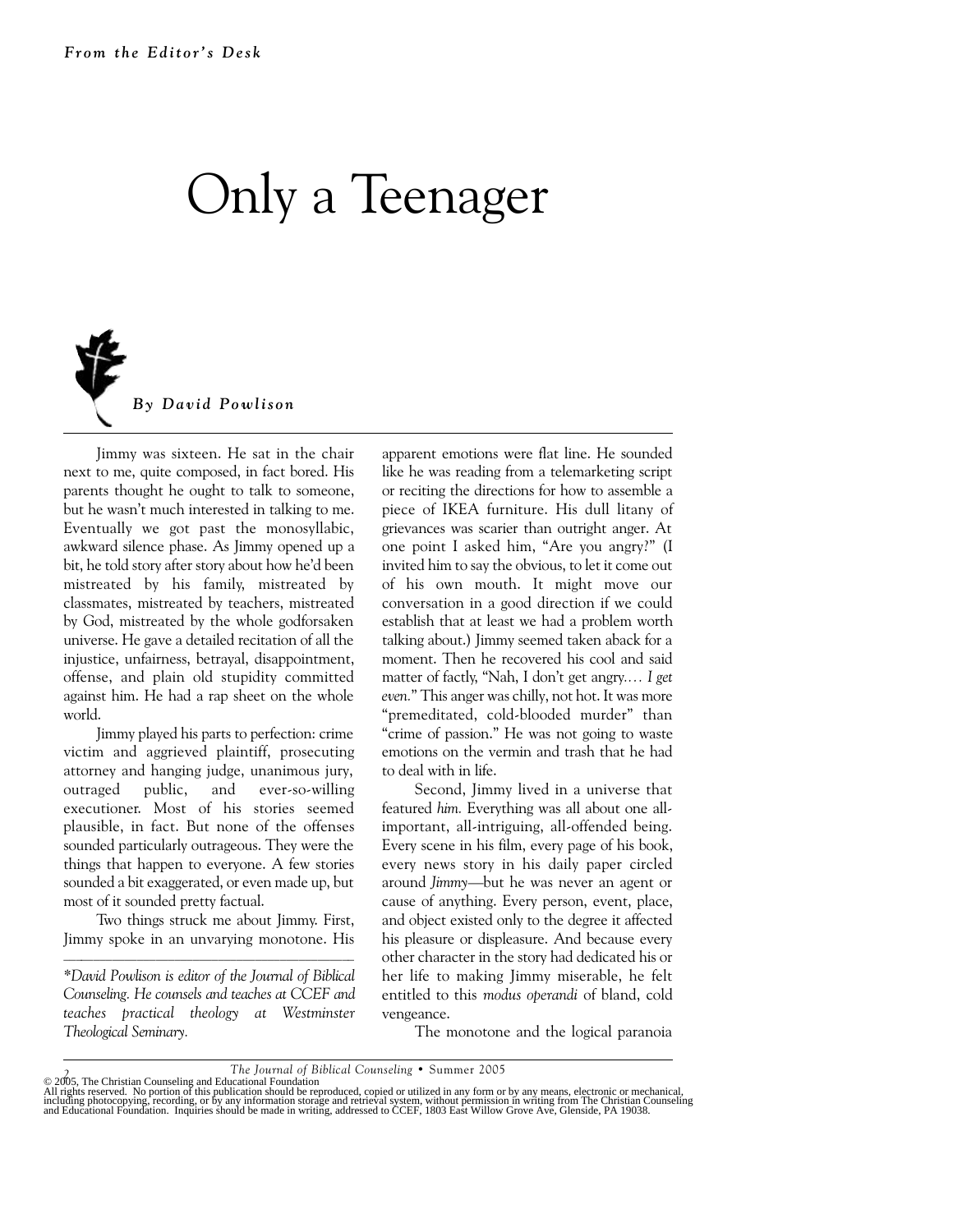chilled me. His anger was in the genocidal mode: efficient, decided, as matter-of-fact as taking out the garbage or exterminating bugs.

Jimmy might be only sixteen, but he is one tough customer. Jimmy might be only sixteen, but he is possessed by his pride ("I am the center of the world") and his unbelief ("There is no God to whom I owe my life"). He operates with no point of reference outside of his own will and opinions.

As a Christian, can I truly understand Jimmy? Am I able to understand him in a truly Christian way? Is it then possible for me to wisely counsel Jimmy? If God wills to bring light into darkness, is it possible for me to counsel him effectively? In the context of my pastoral care, could Jimmy actually blossom? Could Jimmy begin to live a life worth living? Could he become a friend worth having, a student worth teaching, a worker worth hiring? Could he someday develop into a man worth marrying and a father worth honoring? At sixteen, Jimmy is not a promising young man. Do I, a Christian worker, even have the right to try to counsel Jimmy? Or does he "belong" to licensed, mental health professionals?

To transpose these questions slightly, are *you* able to understand, counsel, and (possibly) aid in Jimmy's transformation? Do *you* even have the right to try to help such a person? Here's a further question that might sound odd at first. Does your church's preaching speak to Jimmy? That's not to say whether or not he'll listen ("ears to hear" are nothing we can engineer!). But it's simply to ask whether or not the preaching has the stuff to ring his bells, to accurately speak into his experience, to call him relevantly out of darkness and into light.

In our culture, Jimmy wears labels. Years ago he might have been called a 'psychopath' or 'sociopath,' a case of 'character disorder' or 'antisocial personality.' No doubt, Jimmy is decidedly antisocial, narcissistic, and conscienceless. Currently, he might be labeled 'oppositional-defiant disorder.' No doubt, Jimmy *is* hostile and cross-grained to all and sundry, with a particular defiance to any would-be authority. Or he might be labeled 'depressed.' No doubt, Jimmy's world *is* darkly hopeless. Or, if his anger had a more explosive and aggressive feel, he might even be labeled 'bi-polar.' Again, no doubt, Jimmy is subject to some troubling moods. All these labels sort of describe him, don't they? And all these labels seem to disqualify a Christian worker and friend from both knowledge and effectiveness when it comes to such a tough teen. Yet all these labels do little more than redescribe the obvious in a fancy way.

Let's bridge the gap between "ministry" and Jimmy. To do that, we also have to bridge the gap between preaching and counseling. The relationship between public ministry and personal conversation is rarely tackled with depth and balance. There is an intimate and complementary relationship between preaching and counseling ministries. "Counseling-types" tend to detach counseling from preaching (and from sacraments, worship, and the rest of ministry and ecclesiastical oversight). If counseling indeed mediates a separate truth via separate practices, then, of course, let's detach the two and never the twain shall meet. But if Jimmy's personal problems are the same kind of problems that preaching ought to address, then let's bring the two activities together and revitalize both. "Preaching-types" also tend to detach counseling from preaching. Often the ministry of the Word is treated as virtually synonymous with "preaching" and "the pulpit." So, after a cursory attempt at exhortation, many pastors simply refer "counseling problems" out to the designated experts in people like Jimmy. This is despite the obvious fact that there is little the experts can really do with a 'stubborn child' (another vigorously descriptive label, this time drawn from the legal system).

Many Christians who believe in the sufficiency of Scripture for preaching and teaching do not functionally believe in the sufficiency of Scripture for actually changing a person like Jimmy. The scope of revealed "faith and practice" is narrow. In effect, Scripture is fine for addressing crowds in church, but inadequate for the wisdoms needed to address individuals in daily life. Scripture can explain justification by faith or the meaning of history, but it can't explain Jimmy in his little slice of history. For people who take the Bible seriously, it is a virtue to "preach the Word." But is it similarly virtuous to "counsel the Word" with a troubled young man? Typical responses to this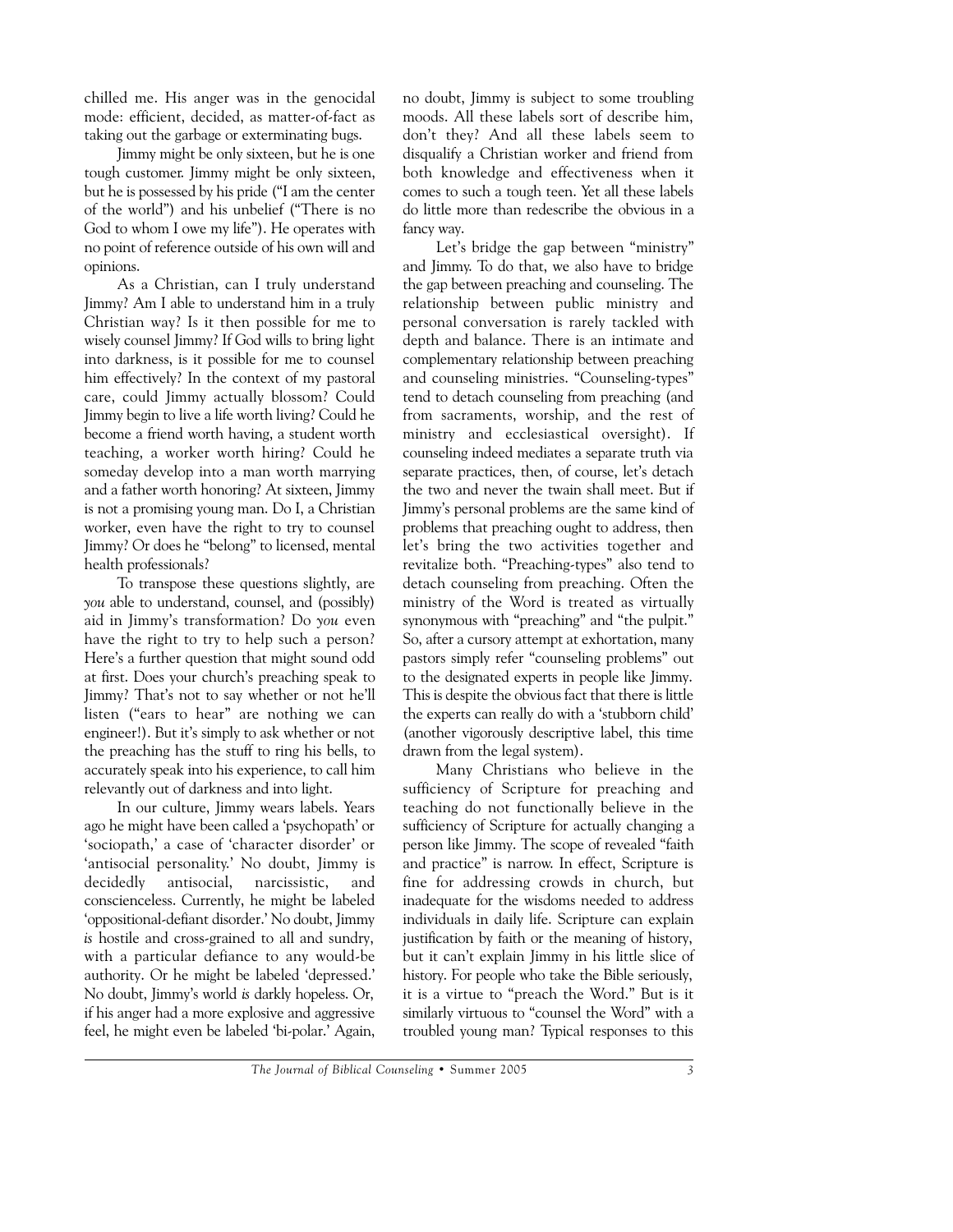notion are interesting.

First, some people respond quizzically. The phrase sounds nonsensical because the church does not do real counseling beyond "It's wrong to be angry" and "You need to forgive. I'm praying for you to be able to trust the Lord in the midst of what you're going through. Here's an encouraging Bible verse." What else would the Bible have us say and do with Jimmy? The quiver has few arrows. Counseling that aims "deeper"—asking for details of what he's going through, probing how he organizes his reality, explaining him to himself, challenging his choices and beliefs at many levels, and actually helping him change—this now is the mysterious province of state-licensed professions. Jimmy's problems seem beyond the scope of the Bible, thus beyond the scope of ministry.

Second, others respond with suspicion, as if to counsel the Word means becoming insensitive or even censorious to troubled people: "Does that mean you just preach at But biblical truth is not appropriate for helping deeply troubled and highly troublesome people. In other words, little sinners and little sufferers can be helped by God's truth and love. But big sinners and big sufferers need something more. something different. That flatly rules out churchly help for Jimmy. He's certainly not normal, and he's not heading anywhere in the direction of normal. What an odd way to look at Scripture! Such a response probably reveals that someone has only experienced polite uses of the Bible in polite churchly settings. They don't yet realize how the God of Scripture steps into the storm, blood, war, and despair of the human plight.

Finally, a fourth group gets offended. They hear the very idea of counseling the Word as an arrogant intrusion by the incompetent into someone else's area of competence. Counsel Jimmy? It's as if a housewife, youth worker, or pastor offered to perform neurosurgery or to write up a legally binding will. Consider the

When public ministry promises to get crowds into heaven, but personal ministry fumbles the struggles of real individuals amid the exigencies of real life, then all ministry verges on irrelevancy.

struggling people, beat them over the head with Bible verses, and exhort them to change?" Interestingly, when transferred into the counseling context, the words "preach," "Bible," and "exhortation" take on negative, moralistic connotations. They lose all their warmth, breadth, depth, and intimate relevancy. Such a response reveals more about someone's views of preaching and the Bible than it says about the discerning love that biblical counseling is or should be. Of course, 999 times out of a thousand, Jimmy will not change by being clobbered with verses. But God will mercifully change the one in a thousand despite the clobbering! But what does moralism have to do with wise biblical counseling?

Third, many others think that God's words are fine for relatively normal people who manage to get to church, to hold a job, to have a quiet time, and to live a life that is generally socially acceptable and socially constructive. example of a youth worker. Often youth workers are pegged into the roles of effervescent host, activities director, missions trip leader to far off places, and dynamic Bible study leader. The notion that a youth worker might also grapple with Jimmy's deepest problems face-to-face seems inconceivable. But why not? There is no reason why not. Wisdom that learns how to grapple well can make the deepest difference imaginable.

These four responses are odd biblically. Real ministry of the Word fits none of the underlying assumptions. But the responses are understandable to the degree the church fails to conceptualize and practice ministry of the Word well, whether with the Jimmys or with other troubled souls. When God's message is not good enough for the individuals most in need, then all ministry skates on thin ice. When public ministry promises to get crowds into heaven, but personal ministry fumbles the struggles of real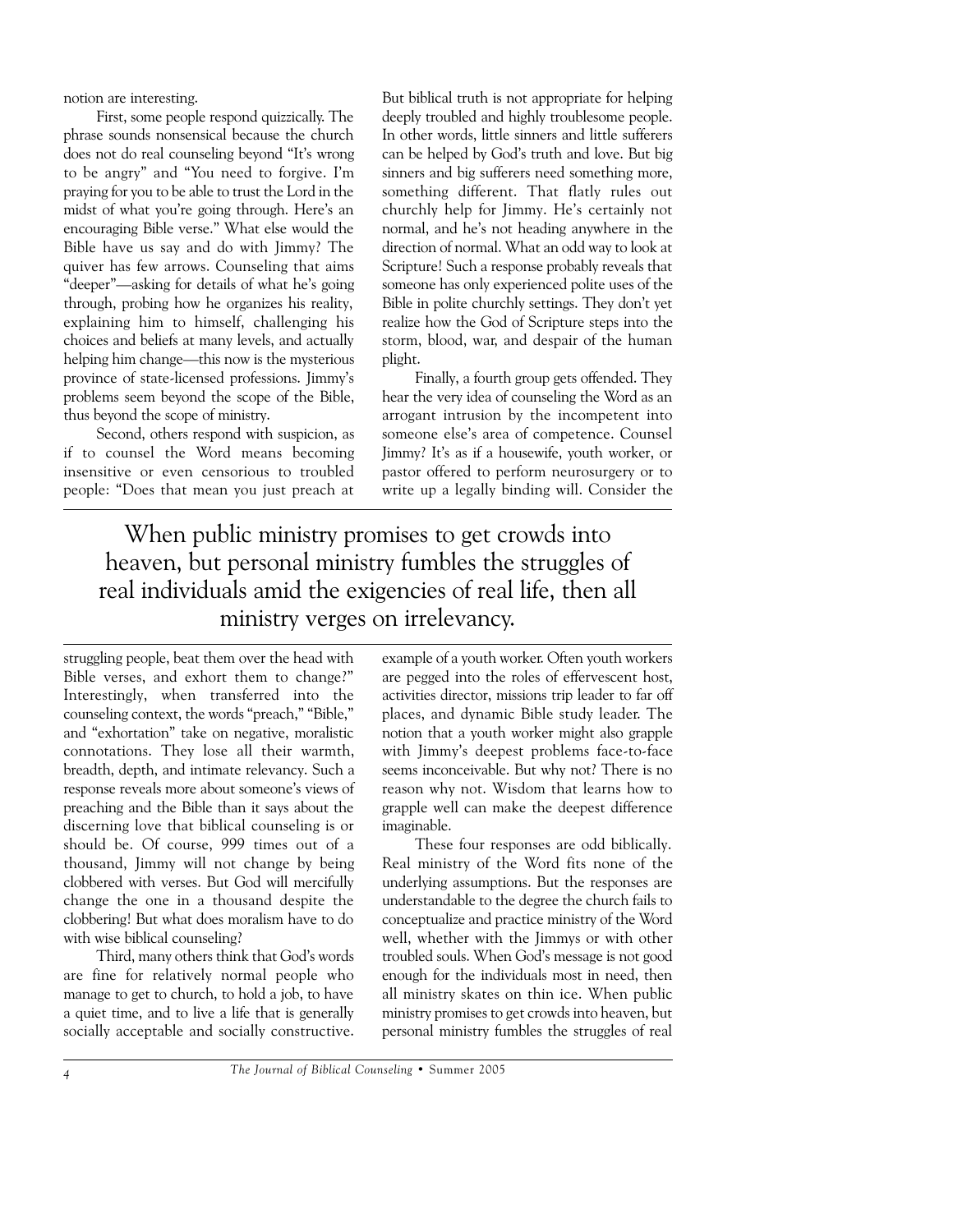individuals amid the exigencies of real life, then all ministry verges on irrelevancy. But when ministry of the Word actually explains (and sometimes changes) a life like Jimmy's, then ministry will get both crowds and individuals into heaven, making them fit for heaven in the process.

Public and private ministry of the Word reinforce each another. Public ministry based on doing counseling well takes on the unmistakable flavor of *human reality.* Truth puts on the clothes of true-to-life experience and struggle. In the same way, private ministry based on doing preaching well takes on the compelling persuasiveness of *God's reality*. Christ's authority, power, and love come for all kinds of people in all times and places. So Christ comes for Jimmy. The life that is life indeed flourishes at the confluence of ministry to crowds and to individuals.

Why do we have a hard time seeing this? Many scholars, both secular and Christian, have noted how the dominant remedial efforts of modern culture offer a "therapeutic" assessment and cure for the human condition. The drama of human life is defined and treated as a medical-scientific problem, rather than as a religious-moral problem.1 Jimmy is viewed and treated as if he were literally "sick," not as trapped in the maelstrom of Sin 101. Troubles that God views as moral—e.g., breakdown in relationships, reactions to manifold sufferings and social influences, confusion about personal identity, the experience of meaninglessness, slavery to the vices, various dysphoric emotions—have come under the intellectual and professional authority of the modern mental health professions. Jimmy has all the troubles just mentioned. But such troubles are diagnosed without reference to his (and our) sin and misery before the face of God. They are treated without reference either to the living Jesus Christ or to the life-giving dynamism of repentance, faith, and obedience.

One can bewail the famine of truth in modern self-understandings and attempts at cure. One can bewail the shallowness of nonbiblical explanations of the Jimmys. But the languishing of effective truth almost always involves a double problem: lively error thrives where truth is deficient, disabled, or distracted.

It is easy to criticize the mutant fertility of the world's philosophies and alternatives to ministry. It is harder to recognize and remedy barrenness in our own functional faith and practice. If we can't counsel Jimmy, we don't really understand our own truth very well.

Sit for a moment under some hard, personal questions. First, how well do you really know people, yourself included? Self-knowledge and knowledge of others are difficult. Let me hazard a generalization. Most "ministryoriented" people are doers, conceptualizers, talkers, organizers, and planners. They do not tend to be observers, listeners, experiencers, and ponderers. But we need to cultivate both sets of strengths. The image of God spans a wide spectrum. The Bible and ministry both span that same spectrum.

Second, are you deft at getting to know people? Do you probe actions, thoughts, feelings, desires, fears, the story a person lives? Do you probe context, noticing the 'voices' that influence a person, identifying and entering his or her significant experiences? Often we operate with tunnel vision, looking only for small bands of a particular color within the vast electromagnetic spectrum. It seems easier. It makes our formulas seem more plausible. But we miss essential, significant *human* things. We miss essential, significant *biblical* things.

Third, do you have a feel for how a person actually changes—not just in theological theory, but in practice? Do you have a practiced, skilled sense of the dynamic and the process? Do you know how the gospel works progressive renovation in a life like Jimmy's? How does truth inwork into the heart and outwork into the walk? Or do you drift into the various pat answers that characterized the twentieth century church's approach to changing lives moralism, pietism, doctrinalism, exorcism, or the thin gruel of secular psychologies and psychoactive medicines?

Jimmy is "only" a teenager. But he needs grown-up help. And that's the job of the articles that follow.

\* \* \*

This issue of *JBC* is about teenagers, about parents, and about how to help both grow up. I